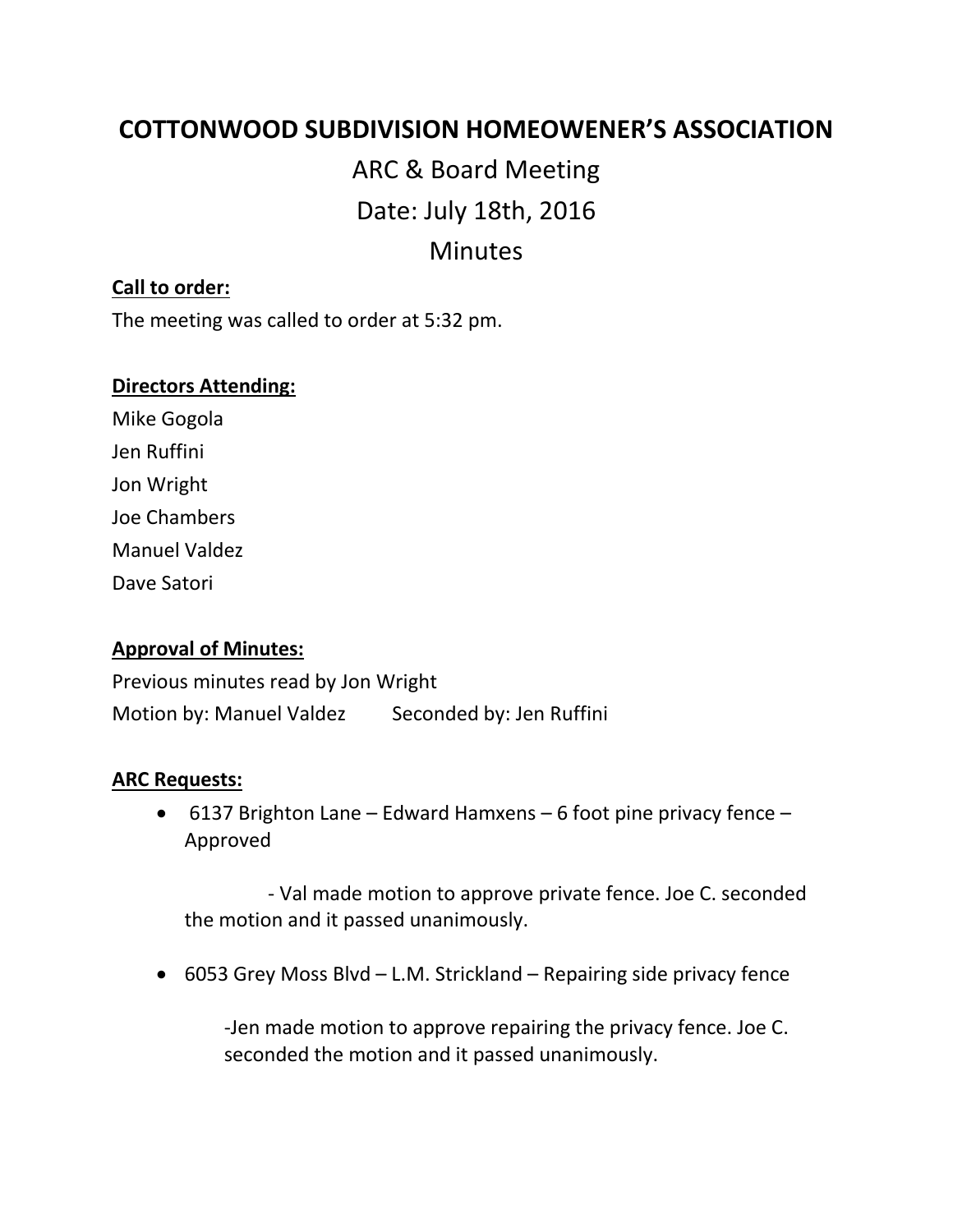# **NEW Business:**

## **Approval of Board Minutes:**

Minutes read by Mike Gogola

- 1. Holding Pond Damage Steve Rollo Timberland President will repair the retention pond for us, as soon as the other retention pond is completed. Still Pending
- 2. Welcome committee- Fred, Jessica Powers. Checking on two addresses (new residents – 9121 Iron Gate / 6098 Brighton Lane)
- 3. Kevin Etheridge Grey Moss Blvd Sign has been put in, waiting on the rest of the signs to be completed. COMPLETED!
- 4. Front vinyl fence is still in process of being repaired (Checking with Kevin E.) COMPLETED!
- 5. Get in contact with our front lawn care company to see what they are responsible for at front gates. Front Lawn Damage, stated it would be fixed by Representative of Timberland. FIXED (STILL PENDING ON CONTACTING LAWN CARE)
- 6. Was brought to our attention (Joe) that we might have a broken sprinkler. Coming out of the subdivision on left side there is a large pool of water every morning the sprinklers run. COMPLETED

7. DR. Horton request for the fence in the front is still being worked on. Mike stated at the meeting phone calls have been made and waiting to hear back. STILL PENDING

8. 9087 Iron Gate Blvd – regarding the temporary structure on her property (gazebo). It was approved for a letter to be sent to the property owner from HOA attorney to comply. Kevin E. is going to send another letter to owner.